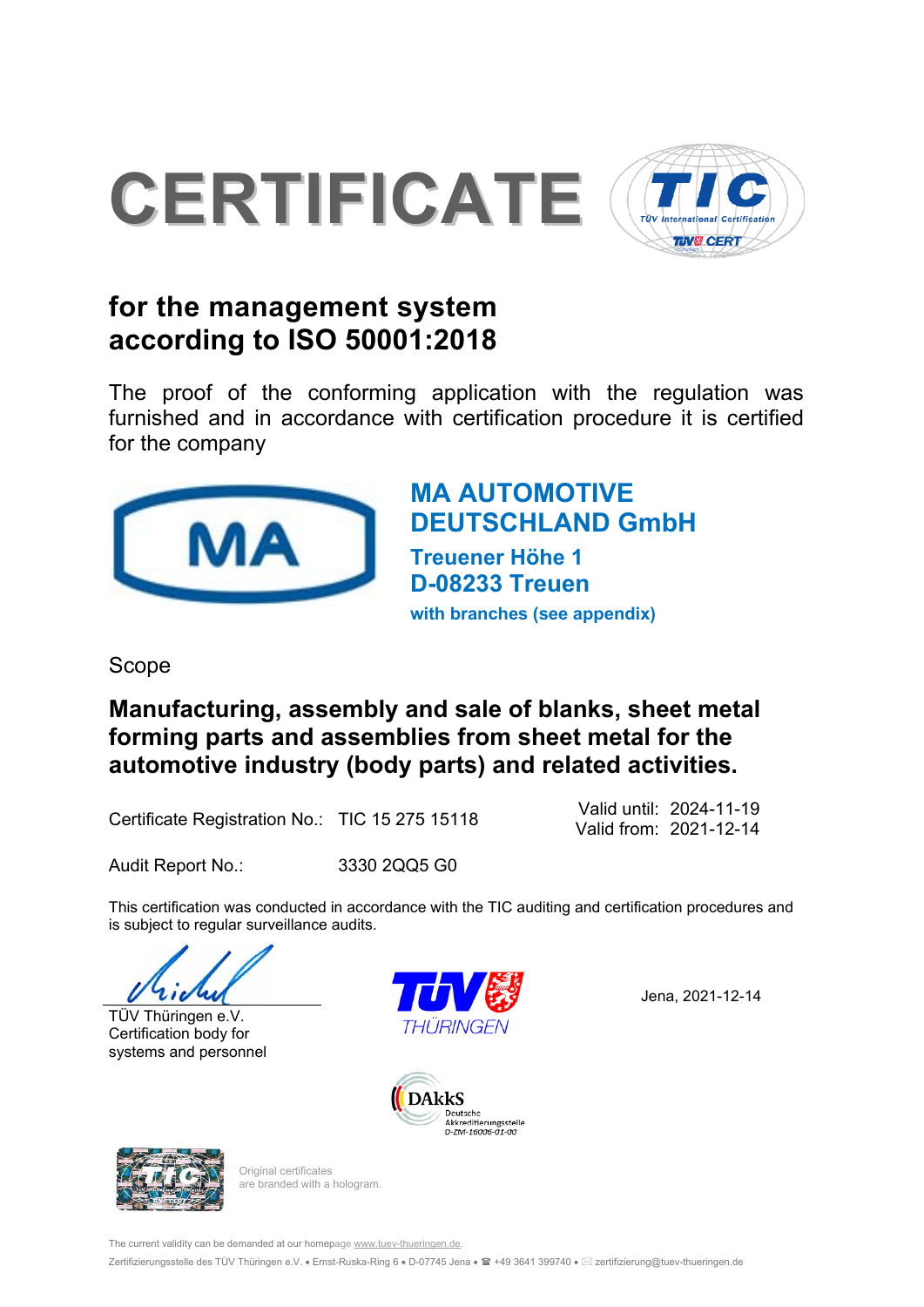### **Enclosure to Certificate-№ TIC 15 275 15118**



### **MA AUTOMOTIVE DEUTSCHLAND GmbH**

**Treuener Höhe 1 D-08233 Treuen / Germany**

Following local branches are part of the certificate:

#### **Central office**

#### **MA AUTOMOTIVE DEUTSCHLAND GmbH**  Treuener Höhe 1, D-08233 Treuen / Germany

#### **Scope:**

Manufacturing, assembly and sale of blanks, sheet metal forming parts and assemblies from sheet metal for the automotive industry (body parts) and related activities

Certificate-№ TIC 15 275 15118

#### **Location**

#### **MA AUTOMOTIVE DEUTSCHLAND GmbH – Werk Bremen**

Von-Thünen-Straße 1, D-28307 Bremen / Germany

#### **Scope:**

Manufacturing, assembly and sale of blanks, sheet metal forming parts and assemblies from sheet metal for the automotive industry (body parts) and related activities

#### **MA AUTOMOTIVE DEUTSCHLAND GmbH – Werk Achim**

Im Finigen 2, 28832 Achim / Germany

#### **Scope:**

Manufacturing, assembly and sale of blanks, sheet metal forming parts and assemblies from sheet metal for the automotive industry (body parts) and related activities.